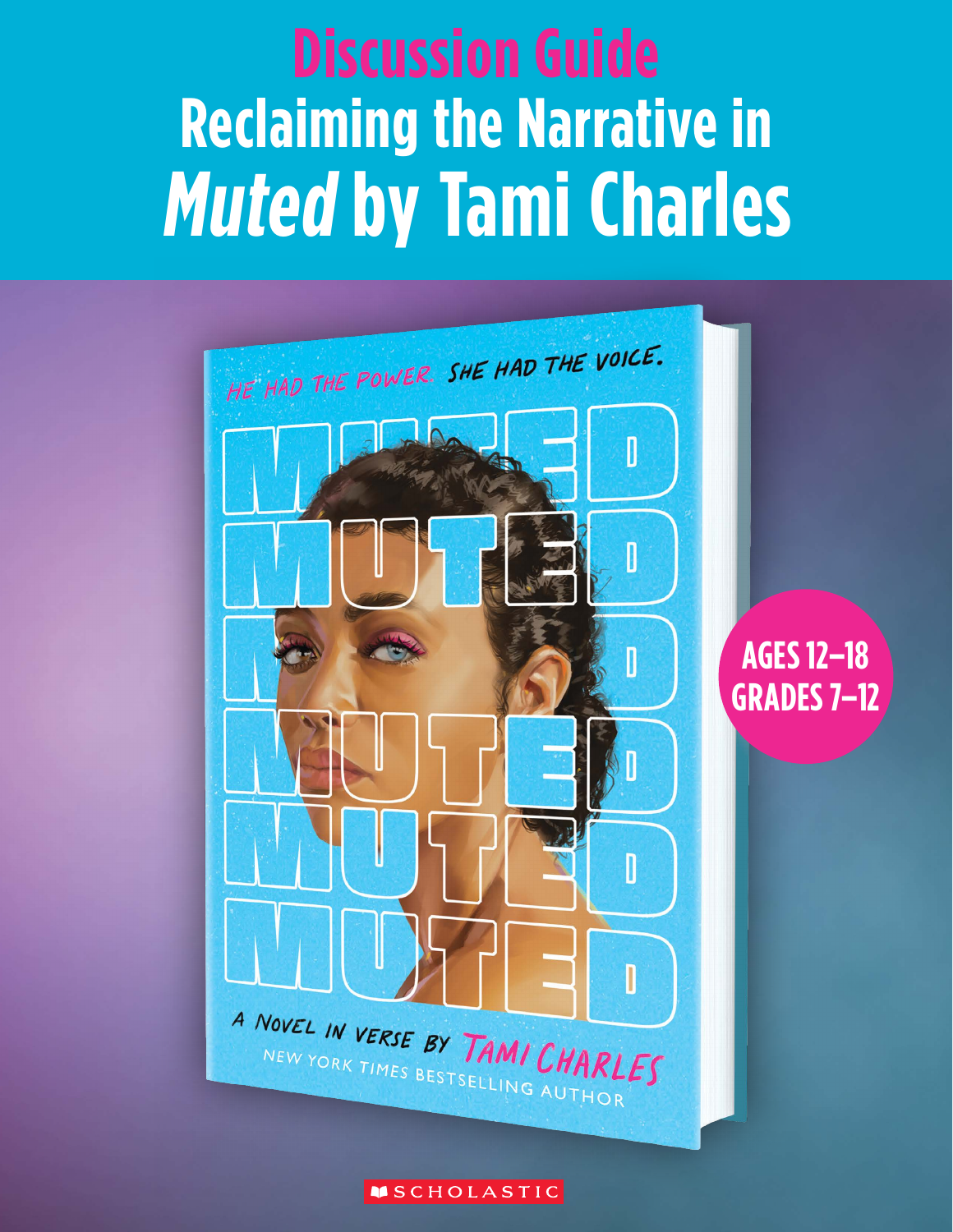

**About the Book:** Seventeen-year-old Denver's whole life is music. And she hopes it's her future, too: along with her bffs Dali and Shak, Denver is determined to write and sing her way to a better life. So when the girls find their way into the sights of R&B legend Sean "Mercury" Jones, a man with the power to make that dream come true—and then some—Denver doesn't think twice, or look back. Merc offers them everything, but everything comes with a price. Parties, perks, wild nights—they're going to live and look like stars. And it's all worth it, even the pain and the lies. It's all part of the game. Until it's not. Based on the author's own experiences and further inspired by victim accounts from the current music industry, *Muted* is an insightful look at the ongoing abuse of young women of color in entertainment, as well as a moving portrayal of how easily a girl's dreams can be used against her—and what it takes to fight back.

## **Educator Considerations and Resources**

*Please be aware that this book includes the following trigger warning: Readers should be aware that this book explores issues including abuse, eating disorders, divorce, manipulation, and rape.*

ACES (Adverse Childhood Experiences), according to the Centers for Disease Control and Prevention, are defined as "potentially traumatic experiences that occur in childhood (0-17 years)." Divorce, loss of an attachment figure, emotional, and sexual abuse are just a few of these. The characters in *Muted* experience traumatic events during their teen and early adult years. Educators should exercise discretion when bringing these topics and this title into an educational setting with opportunities for students to select an alternative title if they are not comfortable with the subject matter. Learn more: [cdc.gov/violenceprevention/aces/index.html](http://cdc.gov/violenceprevention/aces/index.html)

Trauma-informed educational practices include social and emotional support, as well as the adoption of classroom and whole-school models that support those who may have experienced trauma directly, or indirectly. Considerations should also be made for educators who may experience secondary trauma as the result of bearing witness to another's direct experience with a traumatic event or a series of traumatic occurrences. Learn more: [edutopia.org/article/how-and-why-trauma-informed-teaching](http://edutopia.org/article/how-and-why-trauma-informed-teaching)

### **Additional Resources:**

**RAINN | The nation's largest anti-sexual violence organization**  [rainn.org](http://rainn.org)

**Artists Rights 101**  [arsny.com/artists-rights-101](http://arsny.com/artists-rights-101)

**Missing and Exploited Children | Office of Juvenile Justice and Delinquency Prevention**  [ojjdp.ojp.gov/programs/missing-and-exploited-children](http://ojjdp.ojp.gov/programs/missing-and-exploited-children)

#### **Women Against Abuse - Resources for Teens**

[womenagainstabuse.org/get-help/resources/resources-for-teens](http://womenagainstabuse.org/get-help/resources/resources-for-teens)

- **CDC Intimate Partner Violence**  [cdc.gov/violenceprevention/intimatepartnerviolence/teendatingviolence/fastfact.html](http://cdc.gov/violenceprevention/intimatepartnerviolence/teendatingviolence/fastfact.html)
- **ANAD | Free Eating Disorder Support Groups & Services**  [anad.org](http://anad.org)
- **Substance Use Resources for Adolescents and Young Adults SAHM**  [adolescenthealth.org/Resources/Clinical-Care-Resources/Substance-Use/Substance-Use-Resources-For-Adolesc.aspx](http://adolescenthealth.org/Resources/Clinical-Care-Resources/Substance-Use/Substance-Use-Resources-For-Adolesc.aspx)

### **GLAAD's Amplify Your Voice Resource Kit**

[glaad.org/resources/amplifyyourvoice/resourcekit](http://glaad.org/resources/amplifyyourvoice/resourcekit)

| CCSS.ELA-LITERACY.RL.9-10.1 | CCSS.ELA-LITERACY.RL.9-10.4 |
|-----------------------------|-----------------------------|
| CCSS.ELA-LITERACY.RL.9-10.2 | CCSS.ELA-LITERACY.RI.9-10.7 |
| CCSS.ELA-LITERACY.RL.9-10.3 | CCSS.ELA-LITERACY.SL.9-10.1 |

CCSS.ELA-LITERACY.SL.9-10.2 CCSS.ELA-LITERACY.SL.9-10.5 CCSS.ELA-LITERACY.L.9-10.4.A CCSS.ELA-LITERACY.L.9-10.4.B CCSS.ELA-LITERACY.L.9-10.5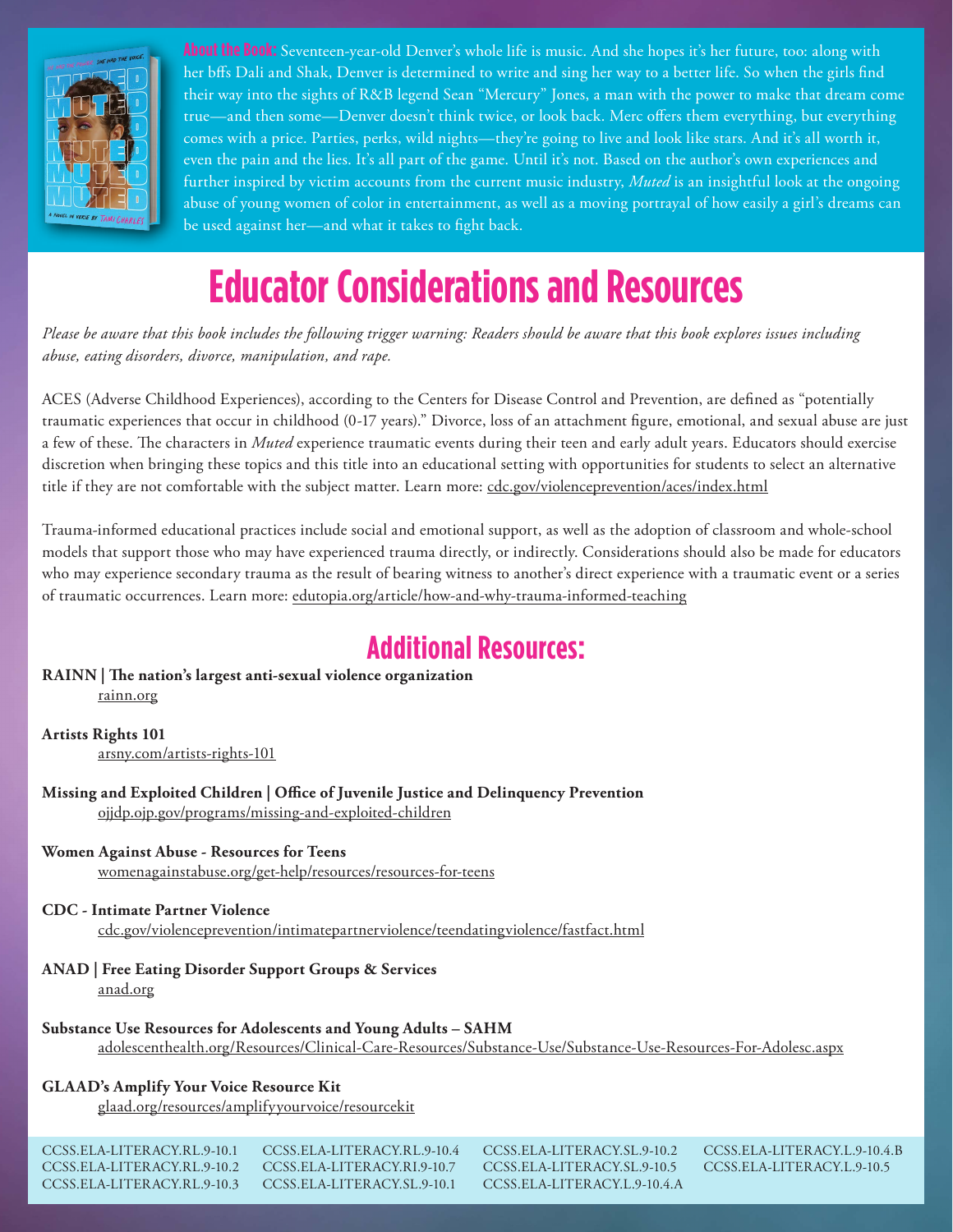### **Essential Questions and Thematic Connections**

The prompts below are meant to increase engagement with the topics at the core of *Muted*. Consider and respond to the essential questions with examples or evidence from the text of *Muted* or from your own knowledge and experience. Use these prompts to begin discussion and delve deeper into these themes.

#### **Family**

Denver, Dalisay, and Shak form a sort of family unit, though they each have distinct relationships with the families they are born into as well. Consider family relationships we create, as well as the families in which we are raised, and the impact all families have on the ways young people relate to the world around them.

**Essential Question:** How do our families or chosen families impact us as we grow from childhood into teen years and beyond?

#### **Music and Creativity**

Music is an outlet for creativity that many young people discover as a way to connect with others and as a form of self-expression. In *Muted*, Denver, Dali, and Shak feel like their dreams are coming true when someone from the wider music world "discovers" them and wants to bring their talents to the wider world.

**Essential Question:** What are some ways that music brings people together?

#### **Friendship**

Throughout the novel, Denver, Dalisay, and Shak's bonds of friendship are tested. They discover the true meaning of friendship and the tensions that arise when it seems like one friend is on the brink of realizing all of their biggest, boldest dreams, while those around them may not be having the same experience. Consider the friendships you have now and those you have had throughout your life.

**Essential Questions:** How do the friends we make influence the people we become? What sorts of experiences challenge the bonds of friendship?

#### **Independence**

At different times, Denver, Dali, and Shak are given independence, or have to wrestle with the feelings that arise when their independence is taken away. Consider what it means to be independent at different ages.

**Essential Question:** At what age is a young person considered mature enough to independently make decisions about work, places to live, choosing healthy partnerships, etc.?

#### **Fame and Notoriety**

As *Muted* progresses, each of the main characters wrestles with what it means to seek, and find, fame or notoriety. They discover the power and powerlessness that can accompany the achievement of great fame at a relatively young age.

**Essential Questions:** What is today's definition of "fame"? Who gives it? Who can take it away? How can fame be both an empowering and a corrupting influence?

### **Self-Expression**

Perhaps the most important theme in *Muted* is self-expression and the amplification or silencing of the voices that belong to those whom society might deem less powerful or more vulnerable to corruption or exploitation. Consider the ethnic, racial, and gender identities of each of the characters and how these impact their willingness and ability to express themselves, to speak out, or not.

**Essential Questions:** How does music allow for self-expression in ways that ordinary speech cannot? What forces in society suppress self-expression for certain groups of people in society? Consider how colorism, racism, sexism, and other biases play into that dynamic.

#### **Truth and Lies**

At various times throughout the novel, Denver questions herself and her perception of events and people. Sometimes this is due to experiences she had while under the influence. Sometimes this is due to her age and relative inexperience with people like the ones she comes to meet in the entertainment industry, and sometimes it's due to the situations she finds herself in.

**Essential Questions:** What are ways in which people validate or verify their perceptions of others or events? What are examples of trusted sources? What kind of information can change people's perceptions? When is it important for people to trust their own instincts or first impressions?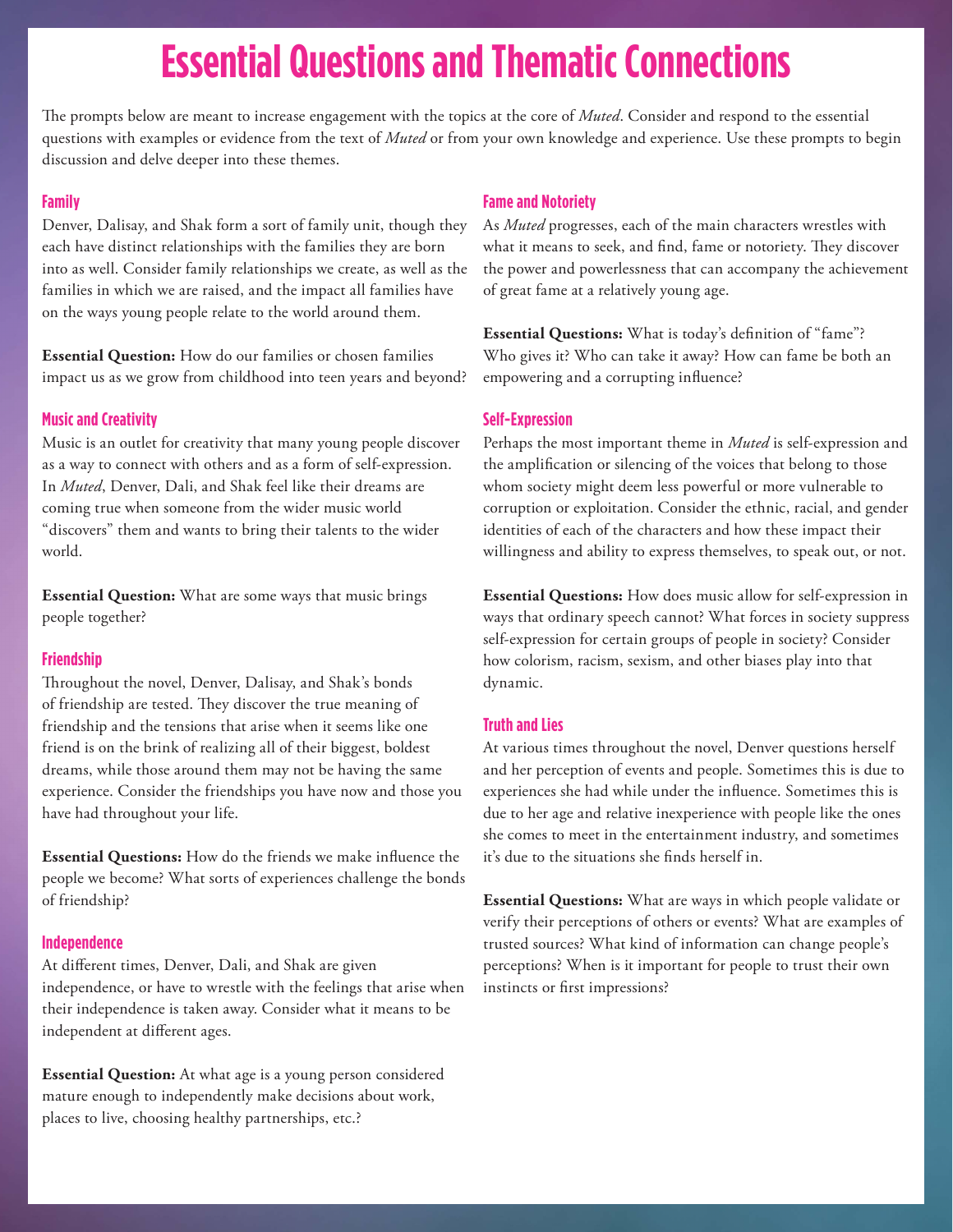### **Discussion Questions**

### **PART ONE: CHECK-IN**

- 1. Who are some of Denver's musical influences? What do each of the musical artists or groups have in common? What sets them apart from music produced now?
- 2. Have you ever been to a concert? What did it feel like? Compare singing together with others to singing when you are alone. How does each make you feel?
- 3. What were some of the dreams the girls hoped to realize through singing and possibly becoming famous?
- 4. What were some of the promises Merc made the girls? Did you believe those things would happen? Why or why not?
- 5. What is one early warning sign that Merc may be deceptive about his intentions?
- 6. At the end of Part One, what are the different possible futures for each of the girls?
- 7. What does Denver experience that gives her hope? What, if anything, does she experience that leaves her with questions or suspicion?

#### **PART TWO: SECURITY**

- 1. How do the girls' families react to the offer Merc extends? What role should families play in making decisions about where young people work and who they spend time with?
- 2. What are some scenarios in which someone might be asked to make a commitment before knowing completely what they were agreeing to? What recourse might someone have after becoming aware of the significance and extent of the commitment?
- 3. How does the separation and divorce within Denver's family impact her? *\*Educators, please see the information in this guide about ACES and divorce.*
- 4. What do you think of Merc telling the girls to "Do what [he says] and trust [his] intentions"? Do they have any reasons not to? What reasons does he give them that they should?
- 5. What were some of the perks or benefits of doing what Merc told them to, and agreeing to record with him? What do athletes, musicians, and other artists receive in exchange for their art? What are some costs that may come from having to rely on someone else for support or promotion?
- 6. Do you think the girls need Merc to promote them? What does he do that shows he plans to take advantage of their youth and inexperience?
- 7. What advantages does Merc have that allow him to emotionally manipulate the girls into submission and silence?

#### **PART THREE: TAKEOFF**

- 1. What tensions begin to show up between the girls? What do you think is the cause of them?
- 2. How does the media complicate Denver's view of the situation she is in? How does the media shape public perception of young people who are thrust into the limelight?
- 3. What truth does Denver uncover about her interactions with Merc that happened when she was under the influence of substances? How does Merc use emotional manipulation and substances to alter Denver's perceptions of who he is and the types of interactions he has had with the girls? *\*Educators, please see the information and resources in this guide about rape, substance abuse, emotional abuse, and ACES.*
- 4. What tactics does Merc use to try to control the girls? Why is he successful with some and not with others?
- 5. Do you think it's true that "success comes with sacrifice"? Why do you suppose Merc tells the girls that?
- 6. What makes Denver—in particular—more susceptible to emotional manipulation?
- 7. What was unique about Denver and Dali's relationship? How did their relationship serve as a source of strength and a threat to Merc's control over them?
- 8. What secret did Denver uncover after finding recorded evidence of her encounters with Merc? How did this change her view of everything that happened since? *\*Educators, please see information and resources in this guide about rape, substance abuse, emotional abuse, and ACES.*

#### **PART FOUR: LANDING**

1. Denver and her friends are "muted" in various ways in their journey to becoming professional singers. In what ways does Denver unmute herself? In what ways does she mute the antagonist of the story, Sean Mercury Ellis? Cite examples from the text.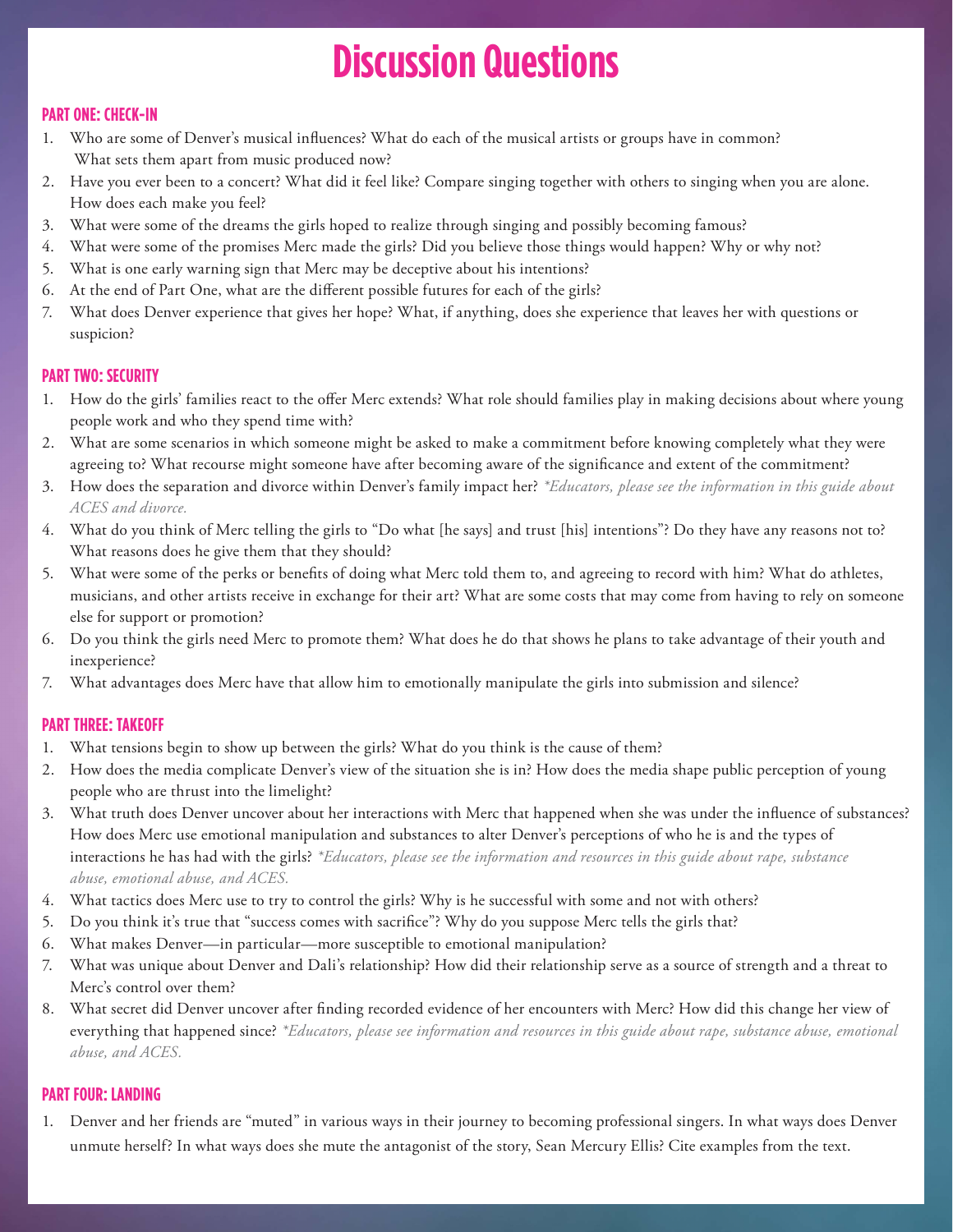### **Journal Prompts**

*Educators, please consider journaling as a way for students to explore the more mature themes in the novel without being required to discuss them in a class setting. Consider options for students to provide evidence of journaling that do not require entries to be read and/or evaluated. Remind students of the legal requirement that all educators are mandatory reporters obligated to report any abuse or anything else concerning that might be shared through student artifacts.*

- 1. What are your dreams for yourself when you reach adulthood? What are you doing now to help you achieve those dreams? Who are your allies/accomplices? What challenges do you think you may face, and how might you overcome them?
- 2. What are your opinions about young people and fame? What would you do if you were to achieve lots of fame within a short period of time at a young age? How would you use your fame to make a difference in the world?
- 3. What are some experiences you've had that have caused tension between you and your friends? How did you resolve them?
- 4. Who in your life is a trusted adult? Why do you trust them?
- 5. What is your chosen form of self-expression? Include some thoughts about any topic of importance in a form that works for you. Consider drawing, writing song lyrics, or making a short video or photo collage.

## **Activities**

- 1. *Muted* is a novel in verse, which is fitting because Denver's chosen form of self-expression is singing and through the lyrics she writes. Choose any three poems from each section of the story that you feel capture emotionally resonant moments in the plot. Annotate the poem by typing it into a document and adding comments for the lines that stick out to you, or hand-write and take pictures with notes about specific lines or words that are meaningful. Consider the following elements for a thorough analysis:
	- **T** (Title) What might the title be trying to tell you? Make a guess before analyzing the poem.
	- **P** (Paraphrase) Paraphrase what the poem is about in your own words.
	- **F** (Figurative language) Are there instances of figurative language, i.e. metaphors or similes? Identify them and state their significance.
	- **A** (Attitude) Analyze diction, tone, images, or any other details to reveal the speaker's attitude about the subject of the poem.
	- **S** (Shifts) Are there any changes in style or form on the page? If so, what do they mean?
	- **T** (Title) What does the title mean now that you've analyzed the poem? Are there any changes to your initial thoughts?
- 2. Write a story about a time when you felt powerless to speak up about an injustice that happened to you or someone you care about. If the experience is close to your heart, it may be easier to fictionalize it and create characters that experience events, rather than writing about them in the first person. For an added challenge, use non-traditional storytelling to modify the format of your story. This may include: text messages, writing a narrative story in verse, or non-linear storytelling with flashbacks.
- 3. Create a playlist of songs for one or more of the characters in *Muted*. Include notes about each song and why they connect to a particular scene or time period from the novel. Share your playlist with others, if you like, in a platform that allows people to make comments about how the songs resonate with them.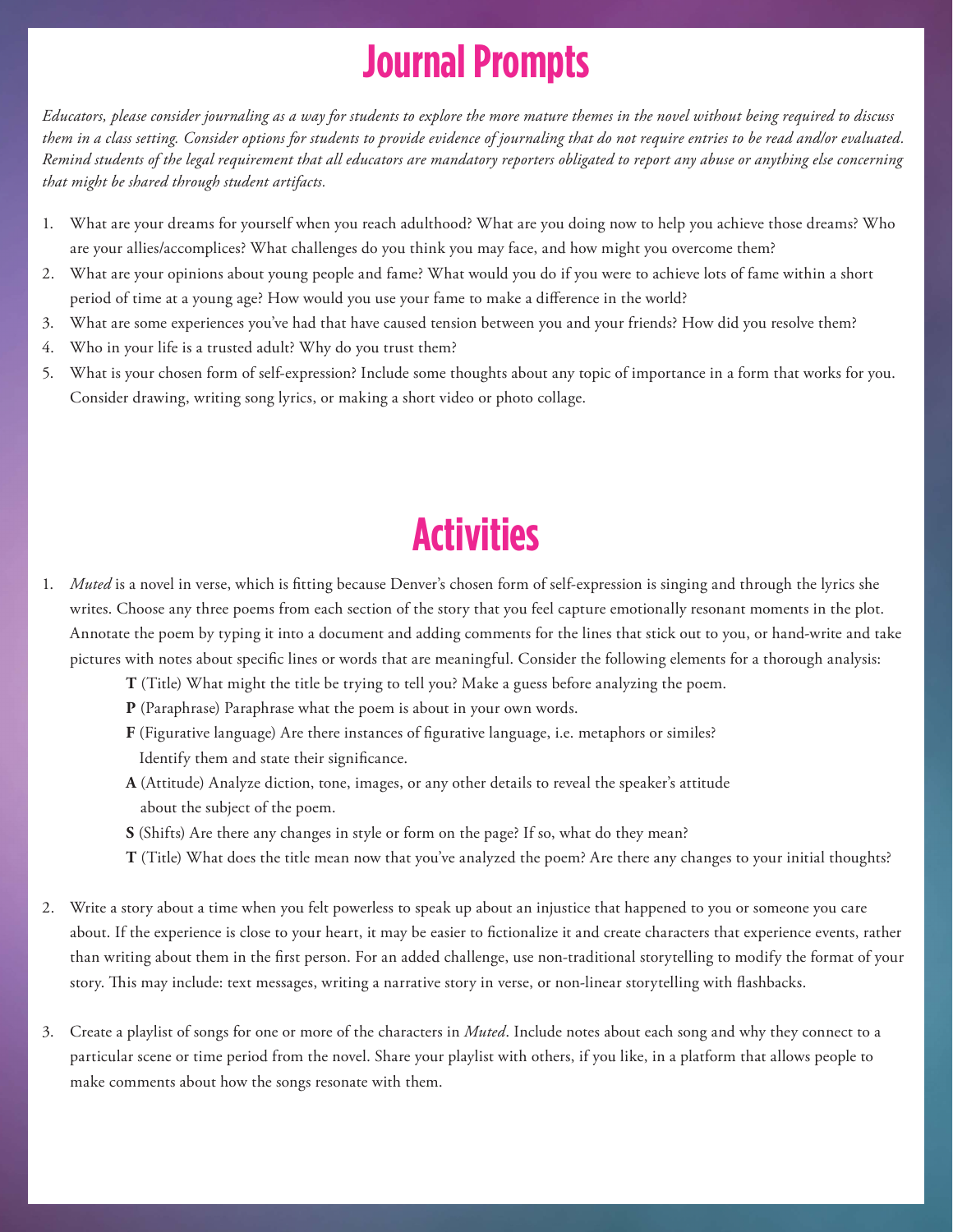# **Activities (Cont.)**

4. Many young girls and women are missing, raped, abducted, and exploited around the globe, every year. Research statistics about these topics that are specific to where you live using one of the websites referenced in this guide, or another of your choosing. Create a presentation for those in your community, educating them about how they can take action. Remember, activism can involve many different elements, including petitions, boycotting a particular organization or fundraising for one, creating a public awareness campaign, or getting the press involved about a particular issue. *\*Educators, please see the information and resources in this guide about rape, substance abuse, emotional abuse, and ACES.*

Additional Resource: 10 Ways Youth Can Engage in Activism

[adl.org/education/resources/tools-and-strategies/10-ways-youth-can-engage-in-activism](http://adl.org/education/resources/tools-and-strategies/10-ways-youth-can-engage-in-activism)

- 5. Musicians are some of the most economically vulnerable creative people in the world. Research organizations that support intellectual property rights for musicians and create a social media campaign or public service announcement to educate others on musicians' rights, and those of underage artists within the entertainment industry. Consider researching one artist you know of that achieved fame as a young person and any articles or interviews they have given that reveal what their experience has been. Share your findings with those in your community with a blog post, vlog, or article in your school's newspaper.
- 6. In Part One, Denver recalls the moment when her father taught her Prelude in E Minor by Frédéric Chopin (p. 69). Make a list of the parallels she draws between Chopin's inspiration for writing this song and her own goals at this point in the story. Then, research and listen to a recording of Prelude in E Minor (op. 28, no. 4). What parallels can you find between Chopin's intentions for this song and Denver's question to her father in Part Four (p. 378)?
- 7. The author breaks the novel into four sections: check-in, security, takeoff, and landing. On its surface, these are the components of air travel, yet there is a deeper metaphor here. How does each "part" align with the plot? Consider organizing your thoughts in the chart (next page).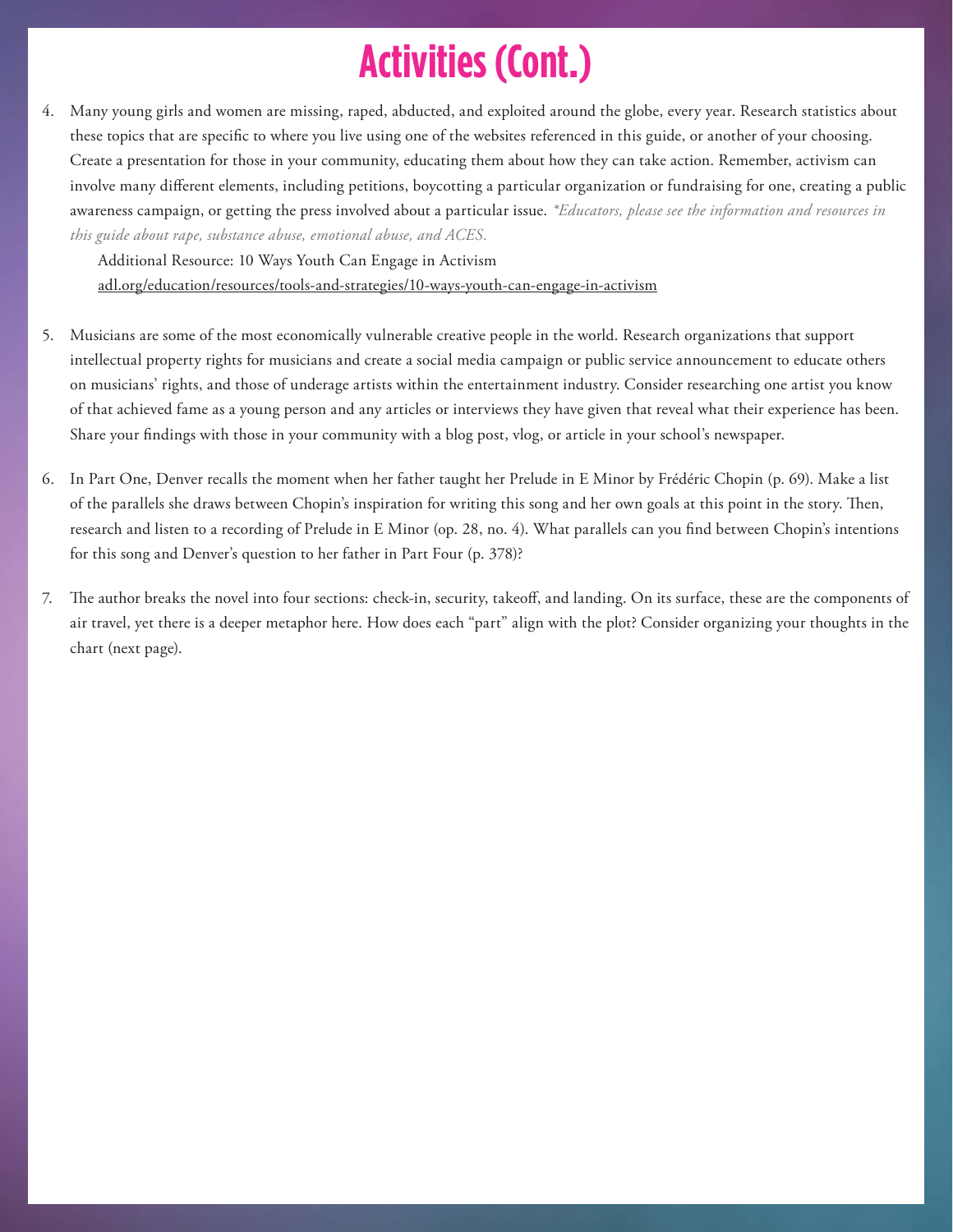### **Narrative Structure Activity Reproducible**

| Air travel components                                                                      | <b>What parts of Denver's story reflect this?</b><br><b>Cite examples from the text.</b> |
|--------------------------------------------------------------------------------------------|------------------------------------------------------------------------------------------|
| Check-in: the traveler<br>establishes they are "here."                                     |                                                                                          |
|                                                                                            |                                                                                          |
| <b>Security: TSA makes sure</b><br>the traveler is safe and<br>cleared to board the plane. |                                                                                          |
| <b>Takeoff: the traveler</b><br>is on their way!                                           |                                                                                          |
| Landing: the traveler arrives<br>at their destination.                                     |                                                                                          |